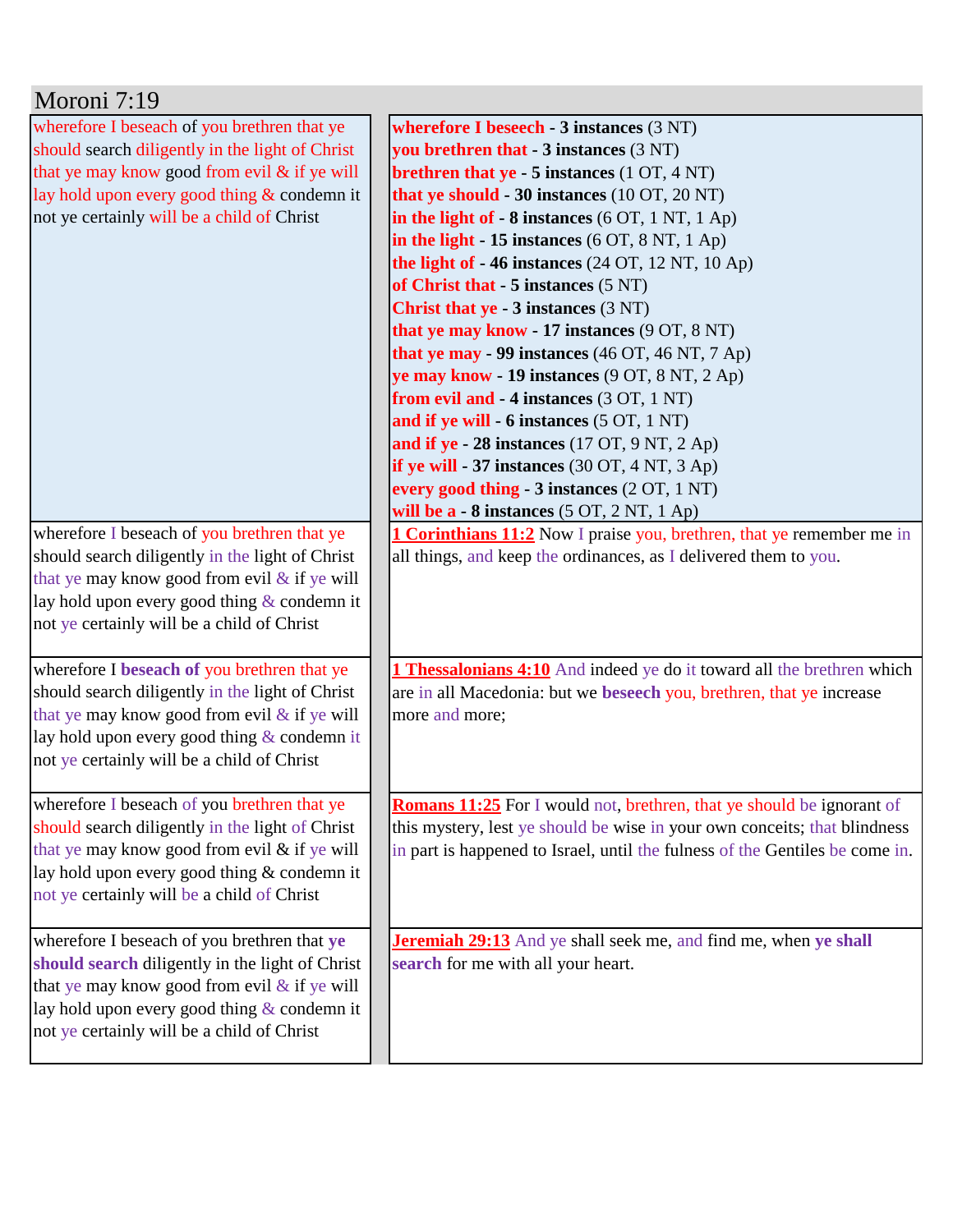| wherefore I beseach of you brethren that ye<br>should search diligently in the light of Christ<br>that ye may know good from evil & if ye will<br>lay hold upon every good thing & condemn it<br>not ye certainly will be a child of Christ   | <b>Ecclesiasticus 27:3</b> Unless a man hold himself diligently in the fear of<br>the Lord, his house shall soon be overthrown.                                                                                                                             |
|-----------------------------------------------------------------------------------------------------------------------------------------------------------------------------------------------------------------------------------------------|-------------------------------------------------------------------------------------------------------------------------------------------------------------------------------------------------------------------------------------------------------------|
| wherefore I beseach of you brethren that ye<br>should search diligently in the light of Christ<br>that ye may know good from evil & if ye will<br>lay hold upon every good thing & condemn it<br>not ye certainly will be a child of Christ   | <b>Romans 7:4</b> Wherefore, my brethren, ye also are become dead to the<br>law by the body of Christ; that ye should be married to another, even to<br>him who is raised from the dead, that we should bring forth fruit unto<br>God.                      |
| wherefore I beseach of you brethren that ye<br>should search diligently in the light of Christ<br>that ye may know good from evil & if ye will<br>lay hold upon every good thing & condemn it<br>not ye certainly will be a child of Christ   | Malachi 1:8 And if ye offer the blind for sacrifice, is it not evil? and if<br>ye offer the lame and sick, is it not evil? offer it now unto thy governor;<br>will he be pleased with thee, or accept thy person? saith the LORD of<br>hosts.               |
| wherefore I beseach of you brethren that ye<br>should search diligently in the light of Christ<br>that ye may know good from evil $&$ if ye will<br>lay hold upon every good thing & condemn it<br>not ye certainly will be a child of Christ | <b>Jeremiah 6:23</b> They shall lay hold on bow and spear; they are cruel,<br>and have no mercy; their voice roareth like the sea; and they ride upon<br>horses, set in array as men for war against thee, O daughter of Zion.                              |
| wherefore I beseach of you brethren that ye<br>should search diligently in the light of Christ<br>that ye may know good from evil & if ye will<br>lay hold upon every good thing & condemn<br>it not ye certainly will be a child of Christ   | <b>Zechariah 14:13</b> And it shall come to pass in that day, that a great<br>tumult from the LORD shall be among them; and they shall lay hold<br>every one on the hand of his neighbour, and his hand shall rise up<br>against the hand of his neighbour. |
| wherefore I beseach of you brethren that ye<br>should search diligently in the light of Christ<br>that ye may know good from evil & if ye will<br>lay hold upon every good thing & condemn it<br>not ye certainly will be a child of Christ   | <b>Proverbs 3:18</b> She is a tree of life to them that lay hold upon her: and<br>happy is every one that retaineth her.                                                                                                                                    |
| wherefore I beseach of you brethren that ye<br>should search diligently in the light of Christ<br>that ye may know good from evil & if ye will<br>lay hold upon every good thing & condemn it<br>not ye certainly will be a child of Christ   | <b>Hebrews 6:18</b> That by two immutable things, in which it was impossible<br>for God to lie, we might have a strong consolation, who have fled for<br>refuge to lay hold upon the hope set before us:                                                    |